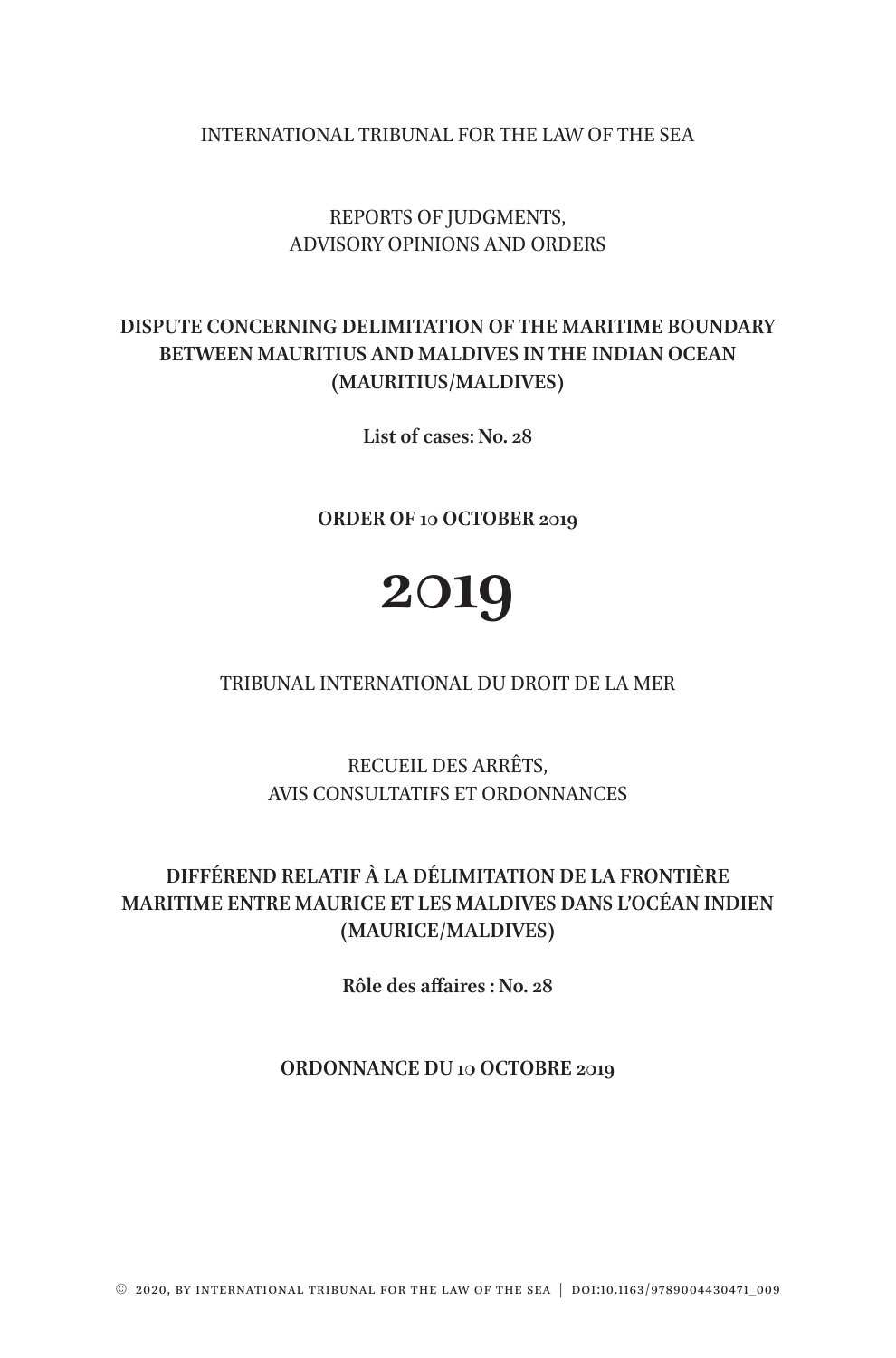### Official citation:

*Delimitation of the maritime boundary in the Indian Ocean (Mauritius/ Maldives), Order of 10 October 2019, ITLOS Reports 2018–2019*, p. 522

Mode officiel de citation :

-----------------

*Délimitation de la frontière maritime dans l'océan Indien (Maurice/Maldives), ordonnance du 10 octobre 2019, TIDM Recueil 2018–2019*, p. 522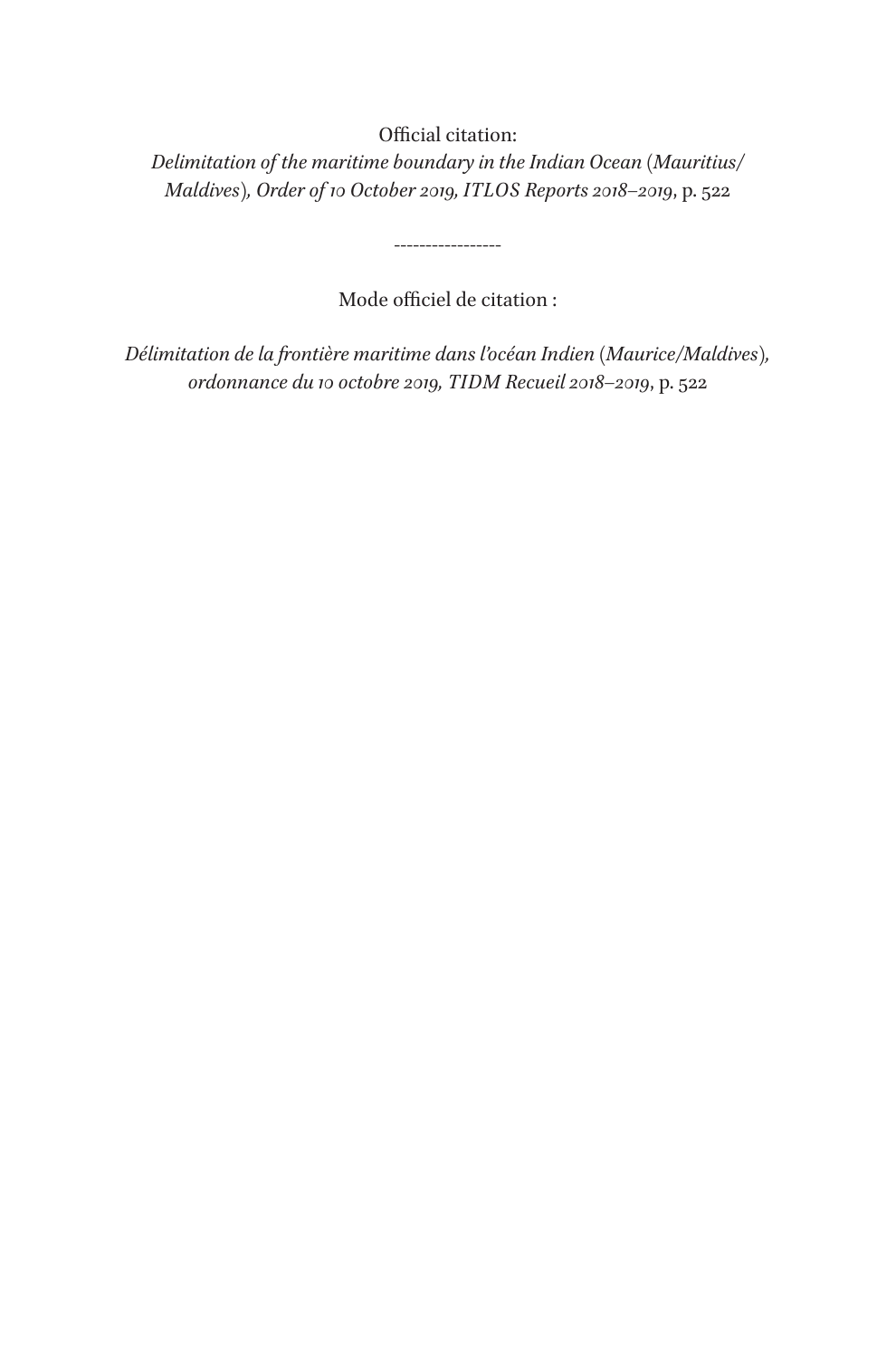10 OCTOBER 2019 ORDER

## **DISPUTE CONCERNING DELIMITATION OF THE MARITIME BOUNDARY BETWEEN MAURITIUS AND MALDIVES IN THE INDIAN OCEAN (MAURITIUS/MALDIVES)**

# **DIFFÉREND RELATIF À LA DÉLIMITATION DE LA FRONTIÈRE MARITIME ENTRE MAURICE ET LES MALDIVES DANS L'OCÉAN INDIEN (MAURICE/MALDIVES)**

10 OCTOBRE 2019 **ORDONNANCE**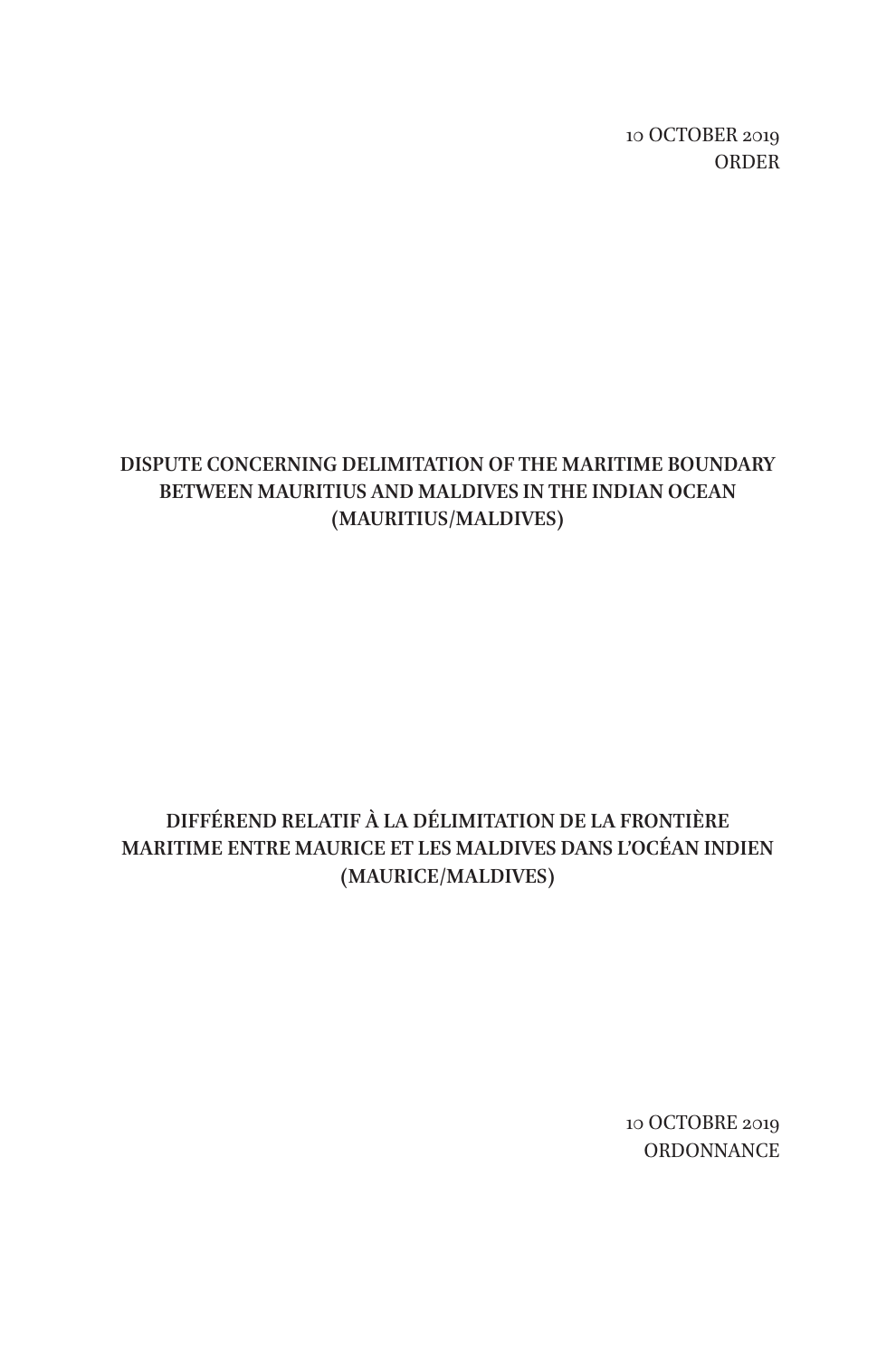#### **INTERNATIONAL TRIBUNAL FOR THE LAW OF THE SEA**



#### **YEAR 2019**

10 October 2019

List of cases: No. 28

## **DISPUTE CONCERNING DELIMITATION OF THE MARITIME BOUNDARY BETWEEN MAURITIUS AND MALDIVES IN THE INDIAN OCEAN**

(MAURITIUS/MALDIVES)

#### **ORDER**

The President of the Special Chamber of the International Tribunal for the Law of the Sea formed to deal with the above-mentioned case under article 15, paragraph 2, of the Statute of the Tribunal (hereinafter "the Statute"),

Having regard to article 27 of the Statute,

Having regard to articles 31, 45, 46, 59, 61, 107 and 109 of the Rules of the Tribunal,

Having regard to the Order of the Tribunal of 27 September 2019,

*Makes the following Order:*

1. Whereas, pursuant to the request of the Republic of Mauritius (hereinafter "Mauritius") and the Republic of Maldives (hereinafter "Maldives"), the Tribunal, by its Order dated 27 September 2019, formed a special chamber of nine judges to deal with the above-mentioned case, and declared the Special Chamber to have been duly constituted;